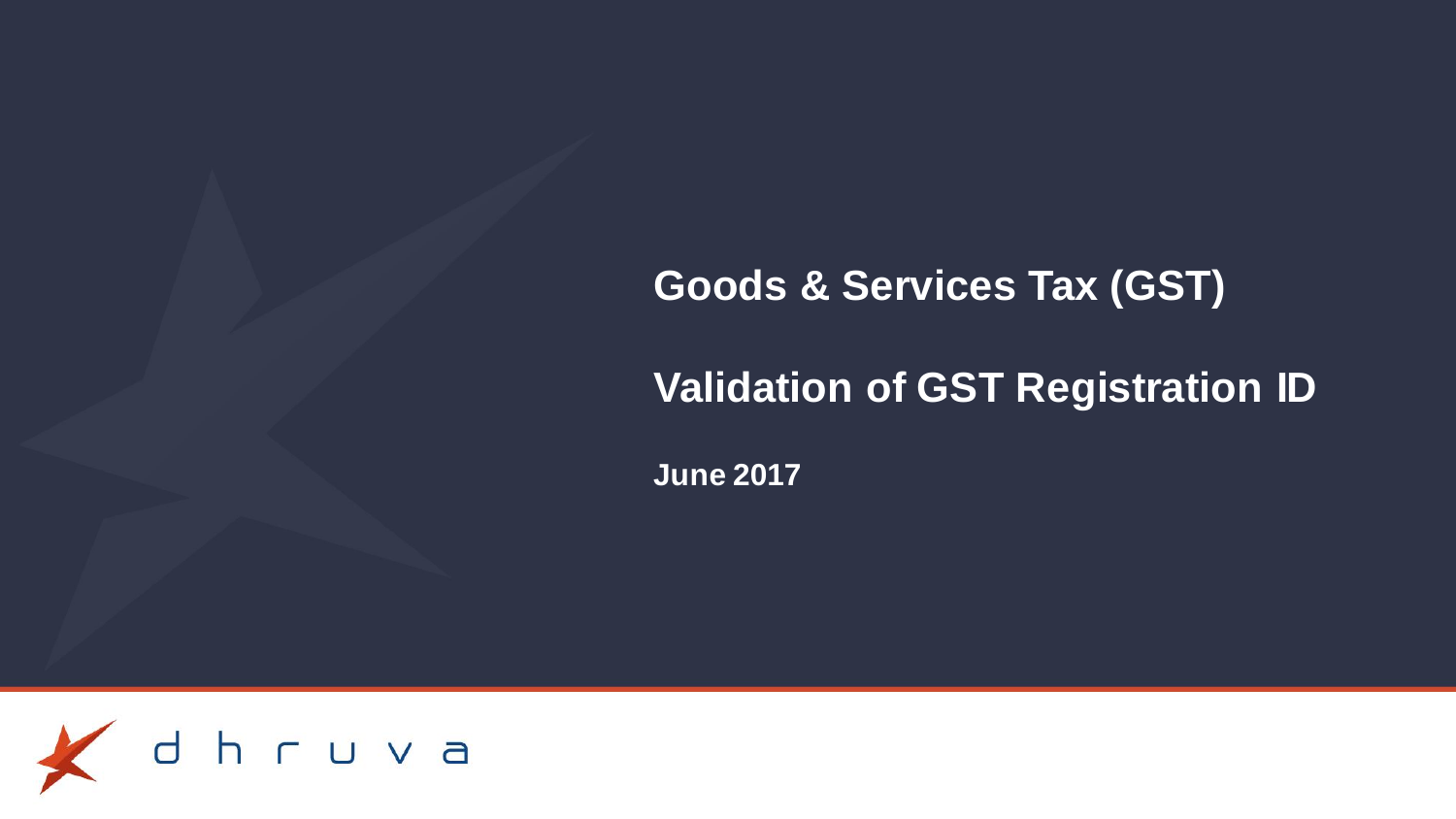

Step 1: Login to<https://services.gst.gov.in/services/check-registration-status>

Step 2: Enter State Name (Refer Next Slide)

Step 3: Enter either of the following:

- a. Service tax registration number (15 digits) or
- b. GST Provisional ID (15 digits)
- c. Permanent Account Number (PAN) (10 digits)

Step 4: Type 6 digit character provided in the image (provided in the GST website)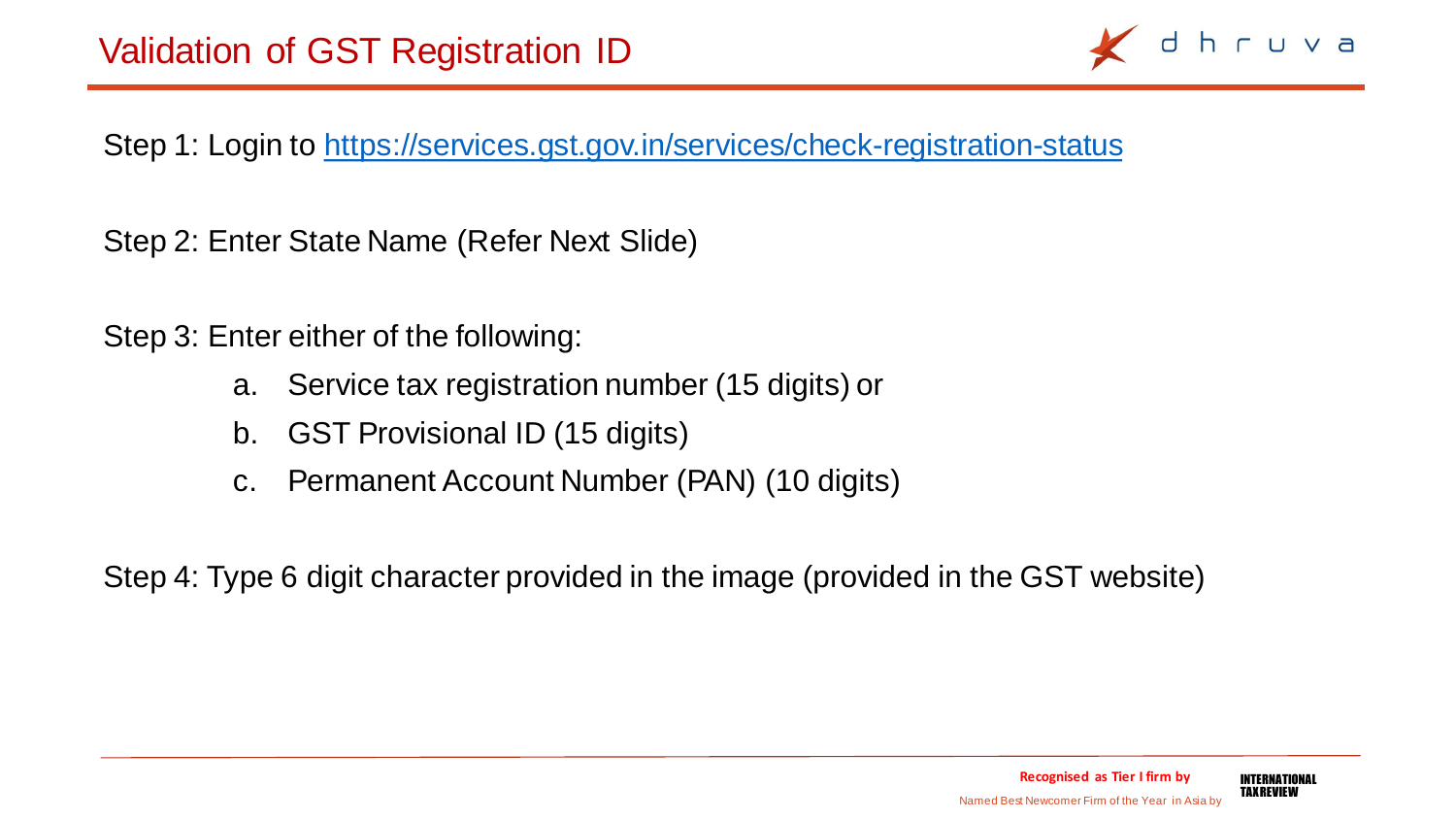## Step 1: GST Website - GST Registration Status



|                                     |                                                             |                              | Skip to Main Content A <sup>+</sup> A <sup>-</sup> |
|-------------------------------------|-------------------------------------------------------------|------------------------------|----------------------------------------------------|
| <b>Goods and Services Tax</b>       |                                                             |                              | 10 Login                                           |
| Check Registration Status<br>Home > |                                                             |                              |                                                    |
|                                     | Check Registration Status                                   |                              |                                                    |
|                                     |                                                             | · indicates mandatory fields |                                                    |
|                                     | State <sup>•</sup>                                          |                              |                                                    |
|                                     | Select                                                      | ▼                            |                                                    |
|                                     | ID Type $\bullet$                                           |                              |                                                    |
|                                     | Select                                                      | ▼                            |                                                    |
|                                     | Type the characters you see in the image below <sup>•</sup> |                              |                                                    |
|                                     | Enter characters shown below                                |                              |                                                    |
|                                     | c                                                           |                              |                                                    |
|                                     | <b>SUBMIT</b>                                               |                              |                                                    |
|                                     |                                                             |                              |                                                    |
|                                     |                                                             |                              |                                                    |
|                                     |                                                             |                              |                                                    |
|                                     |                                                             |                              |                                                    |
|                                     |                                                             |                              |                                                    |

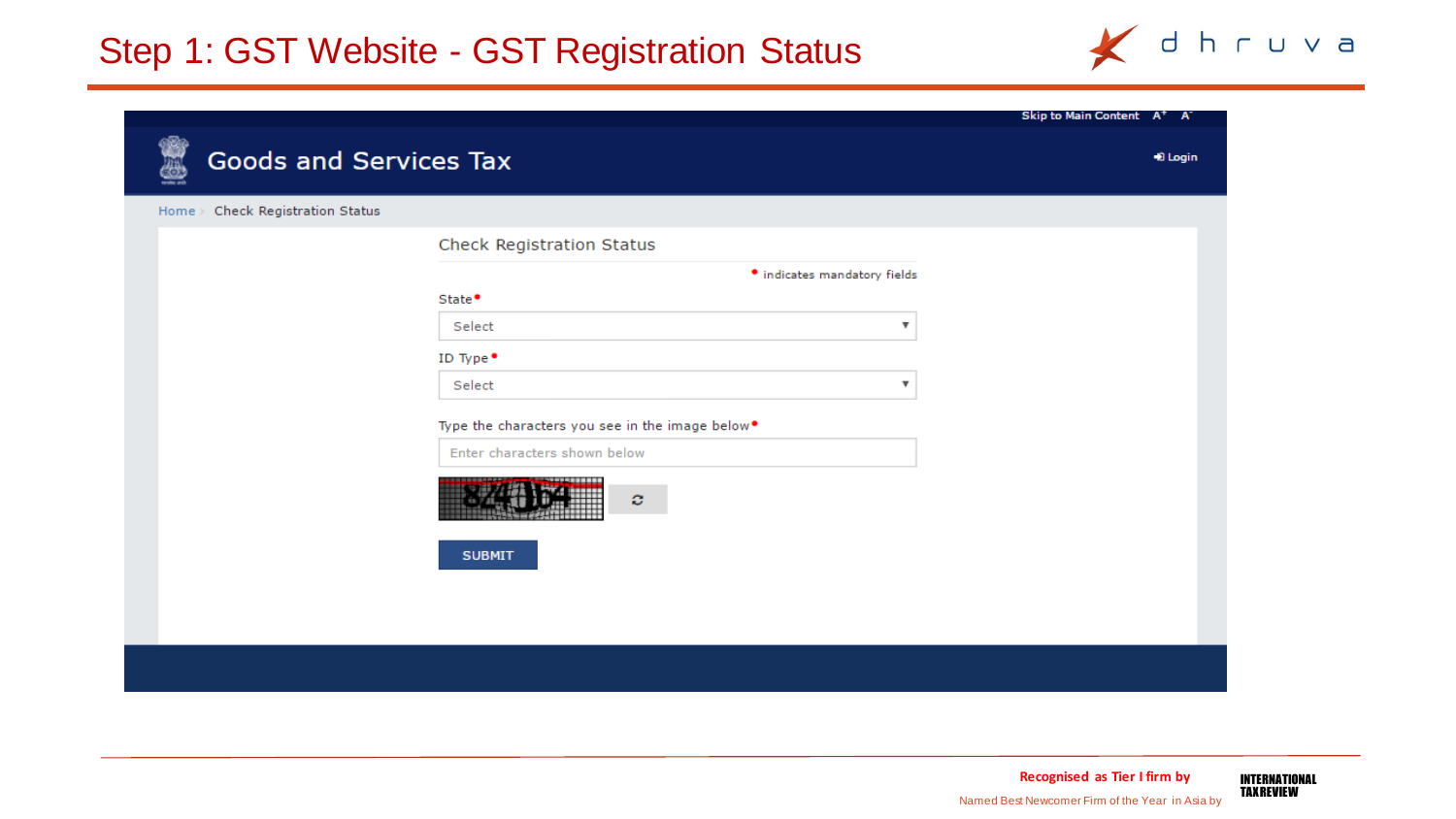## Step 2: How to identify State of a Party

- The Party may have multiple GST registration numbers depending on its operations in each State
- Company should obtain GST Registration of the Party's principal place of business / Head office
- To identify State, we have illustrated Dhruva Advisors LLP registration number:

Dhruva Advisors LLP ('Dhruva') has operations in four States in India and has four GST registrations (one in each State). Dhruva's Head office is located in Mumbai, Maharashtra. Dhruva's Maharashtra Provisional GST Registration ID is 27AAKFD7113K1ZA.



- Based on the State Code of Party's GST Registration number, Company can select Maharashtra as State name
- For State wise codes, please refer excel sheet attached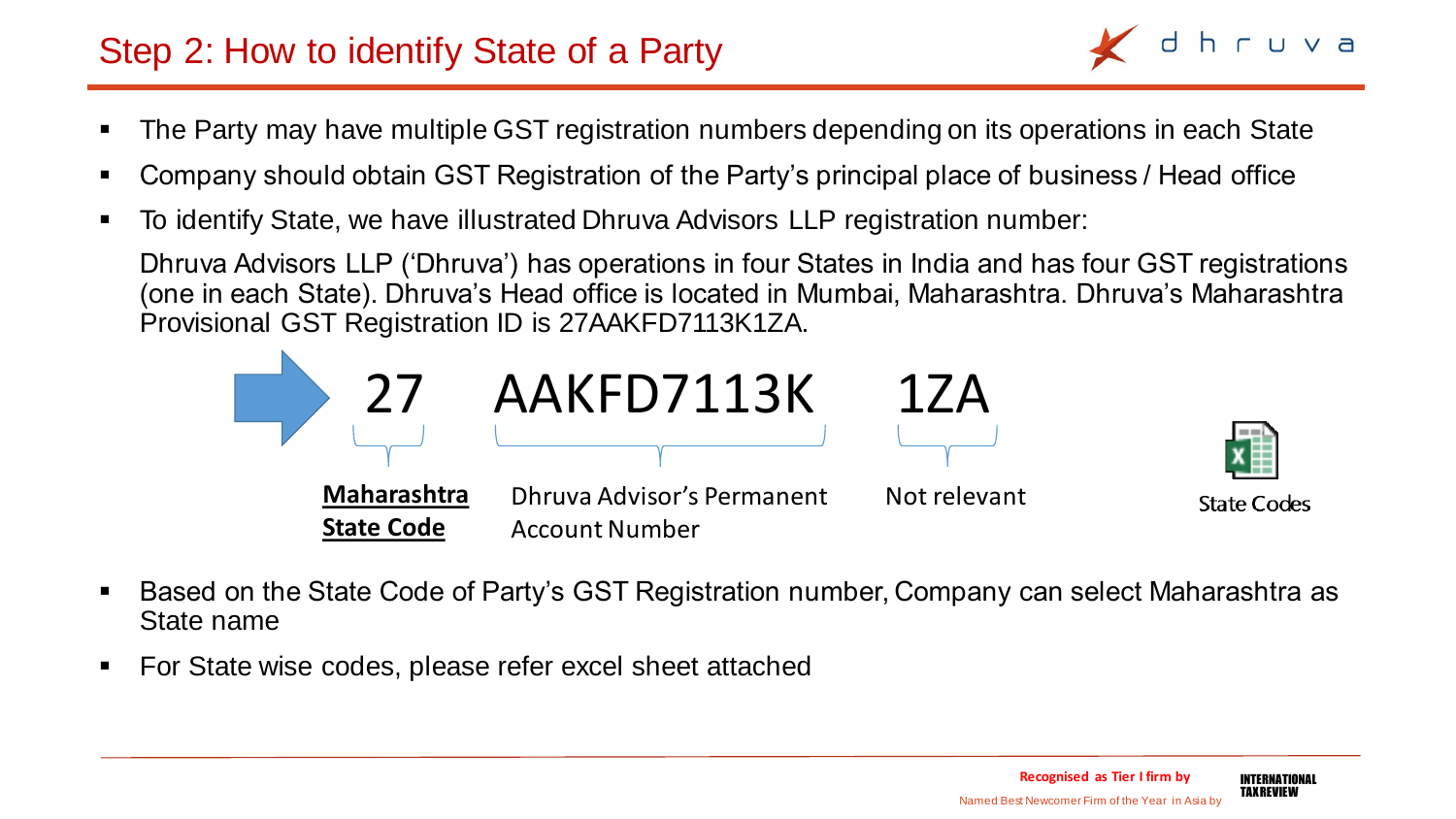## Step 3: Selecting Customer Relevant ID

- Company can obtain following details from the Party
	- o Provisional / Migrated GST Registration Number
	- o Service tax registration number
	- o Permanent Account Number
- Advisable to obtain PAN number and GST Number of the Party for verification
- To identify or verify GST registration number of the Party, see illustration in the next slide



hruva

 $\Box$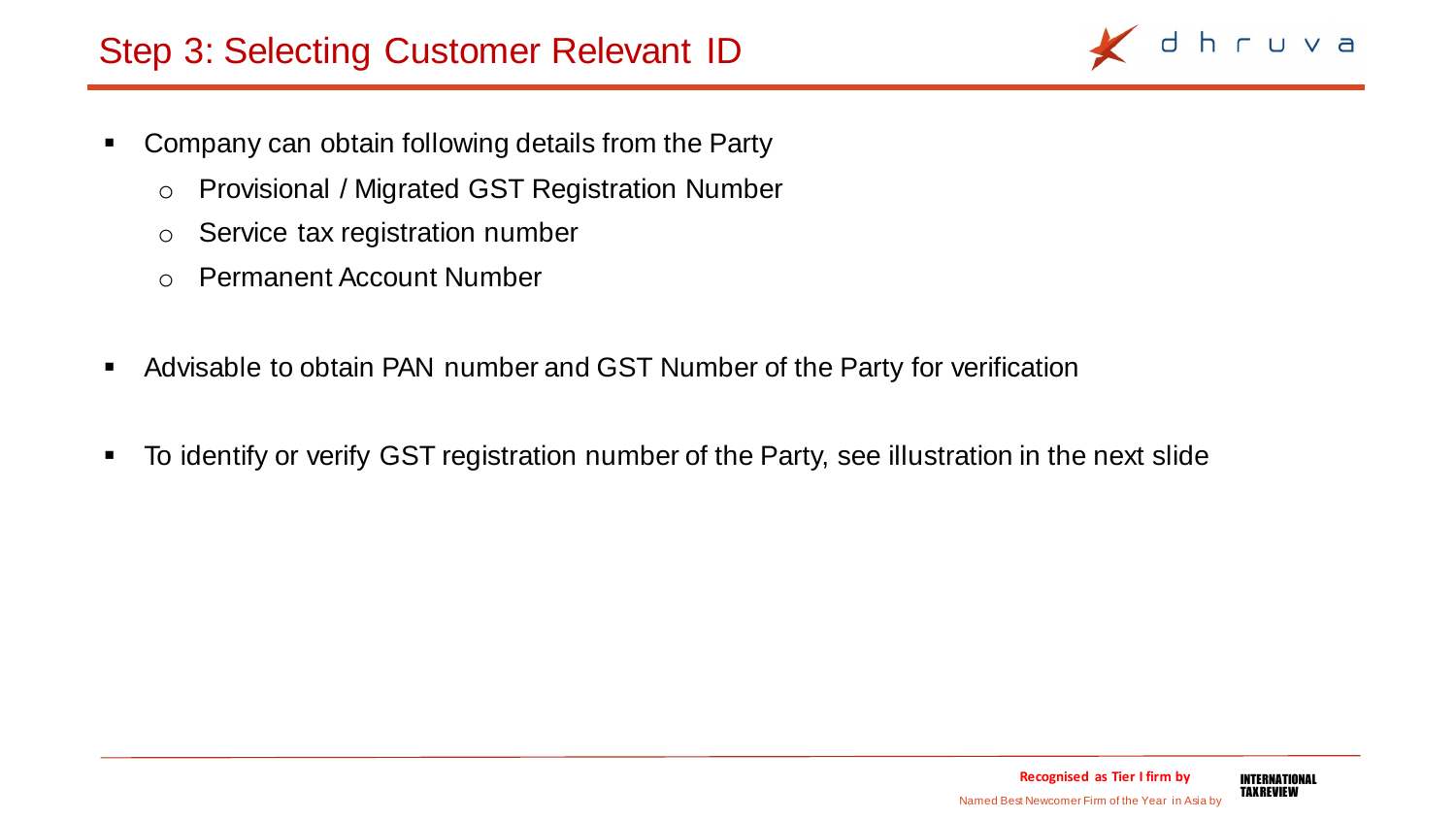

| Home                                                                 | Check Registration Status   |                                                             |                              |               |                                    |
|----------------------------------------------------------------------|-----------------------------|-------------------------------------------------------------|------------------------------|---------------|------------------------------------|
|                                                                      |                             | Check Registration Status                                   |                              |               |                                    |
|                                                                      |                             |                                                             | · indicates mandatory fields |               |                                    |
|                                                                      |                             | State <sup>•</sup>                                          |                              |               |                                    |
| <b>GST Provisional ID</b><br>Enter 6 digit character<br>in the image |                             | Maharashtra                                                 | $\overline{\mathbf{v}}$      |               |                                    |
|                                                                      |                             | ID Type <sup>.</sup>                                        |                              |               |                                    |
|                                                                      |                             | Provisional ID                                              | $\boldsymbol{\mathrm{v}}$    |               |                                    |
|                                                                      |                             | Provisional ID <sup>.</sup>                                 |                              |               |                                    |
|                                                                      |                             | 27AAKFD7113K1ZA                                             |                              |               | 15 digit GST ID                    |
|                                                                      |                             | Type the characters you see in the image below <sup>®</sup> |                              |               |                                    |
|                                                                      |                             | 767601                                                      |                              |               |                                    |
|                                                                      |                             | ø                                                           |                              |               |                                    |
|                                                                      |                             | <b>SUBMIT</b>                                               |                              |               | <b>Status shows</b><br>that it has |
|                                                                      | <b>Provisional ID</b>       | <b>Registration Number</b>                                  | <b>Legal Name</b>            | <b>Status</b> | migrated its                       |
|                                                                      | 27AAKFD7113K1ZA             | AAKFD7113KSD001                                             | DHRUVA ADVISORS LLP          | Migrated      | registration                       |
|                                                                      | <b>GST Registration No.</b> | <b>Service tax Registration No.</b>                         |                              |               | under GST                          |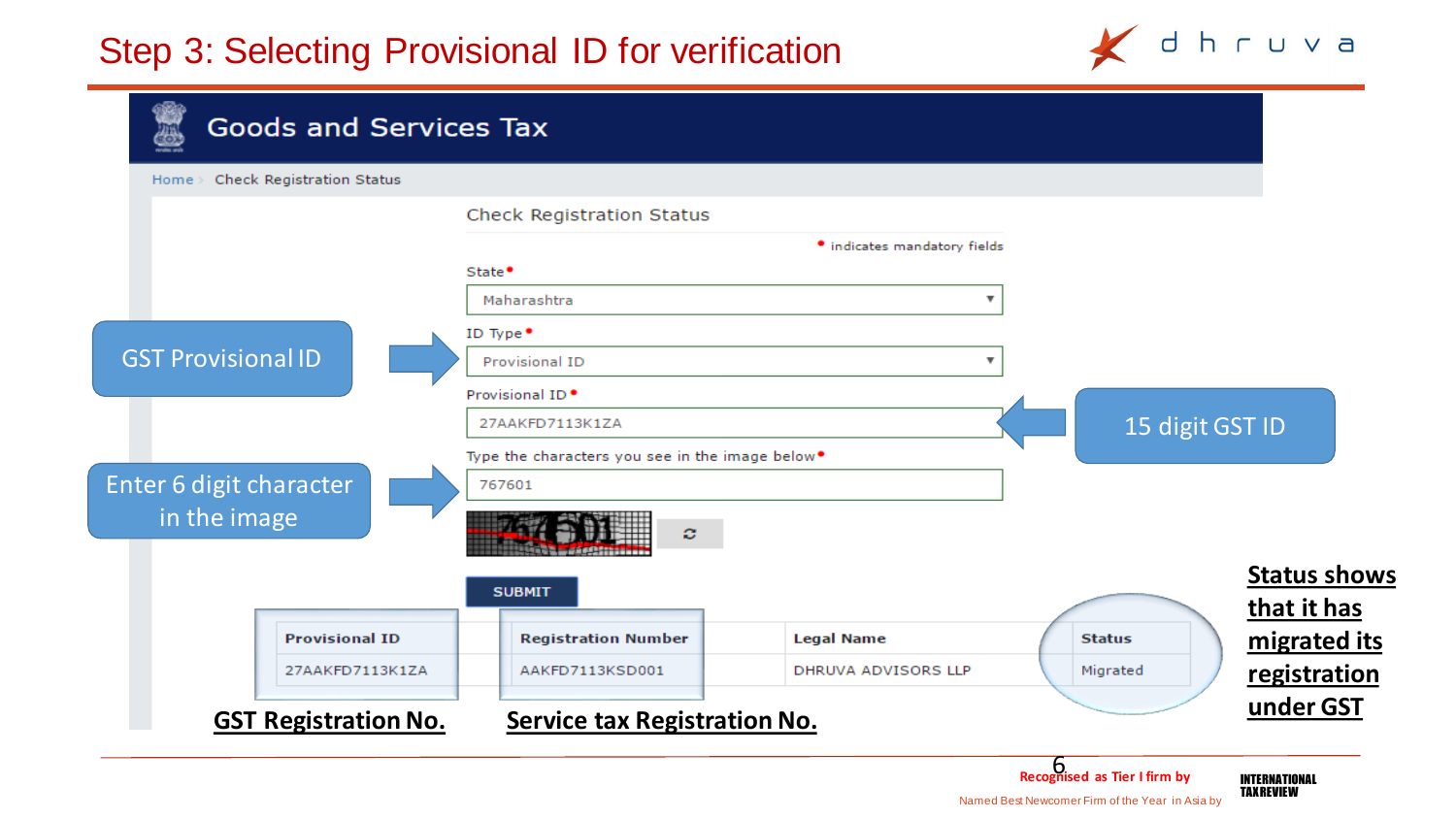





Named Best Newcomer Firm of the Year in Asia by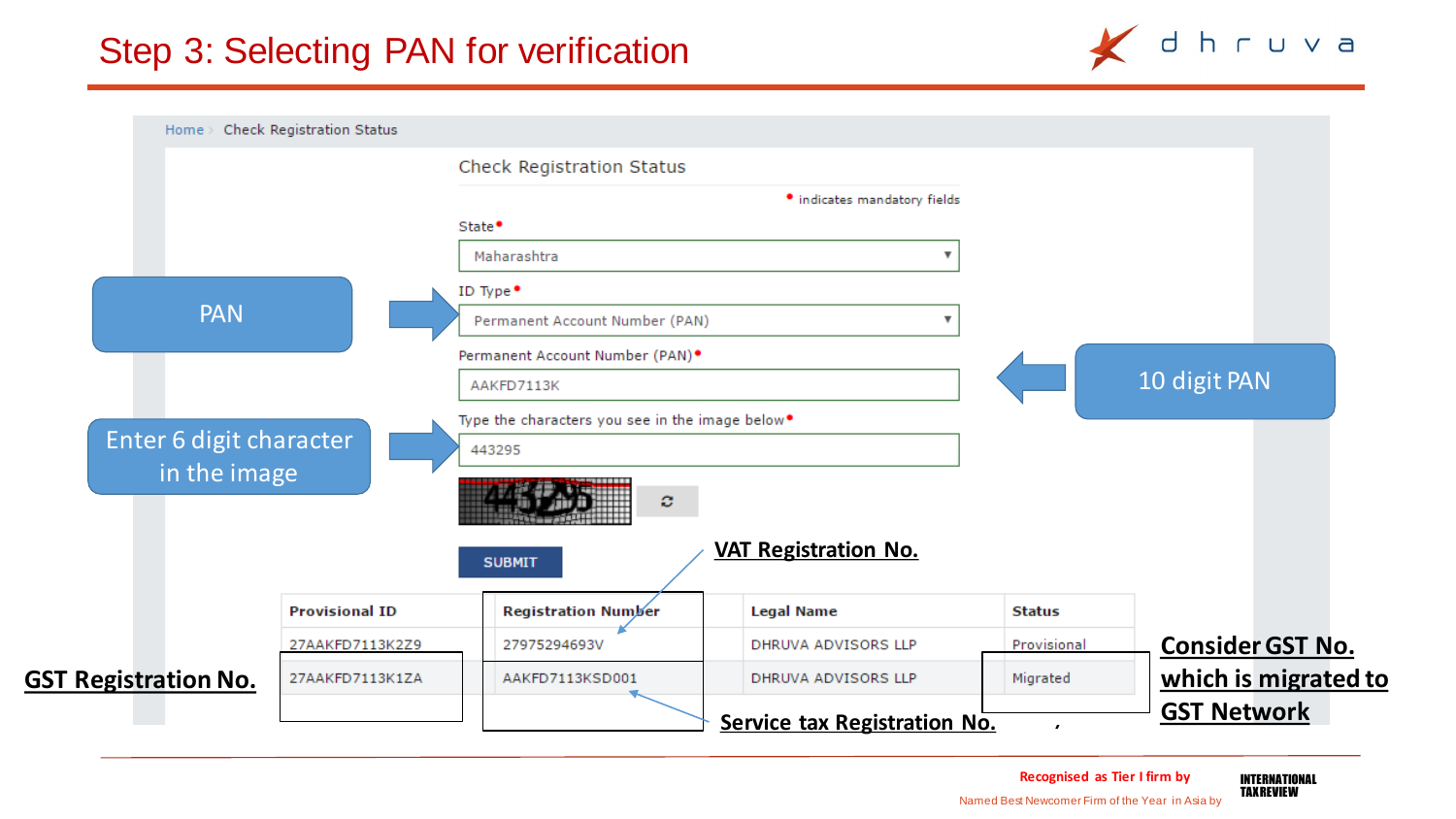

- Indian Government has provided the link to check the status of the GST registration i.e. whether it is provisional (allotted to taxpayer by tax authorities however has not migrated taxpayer by making the application with relevant Company details) or is migrated (taxpayer has filled the application with relevant Company details to the GST website)
- The migrated GST ID is going to be the permanent GST ID once GST is implemented
- In case taxpayer who has been allotted provisional GST ID does not migrate, the tax authorities would cancel their provisional GST number by July 2017. Once cancelled, the taxpayer would be required to file new registration application (if he intends to obtain). The GST number can be different from the provisional ID earlier allotted. However, the format of the ID would be same, it would start with State code (2 digits) followed by PAN (10 digits) and additional 3 digits
- Once GST is implemented in July 2017, it needs to be seen whether the same link can be used for verification of GST ID of any taxpayer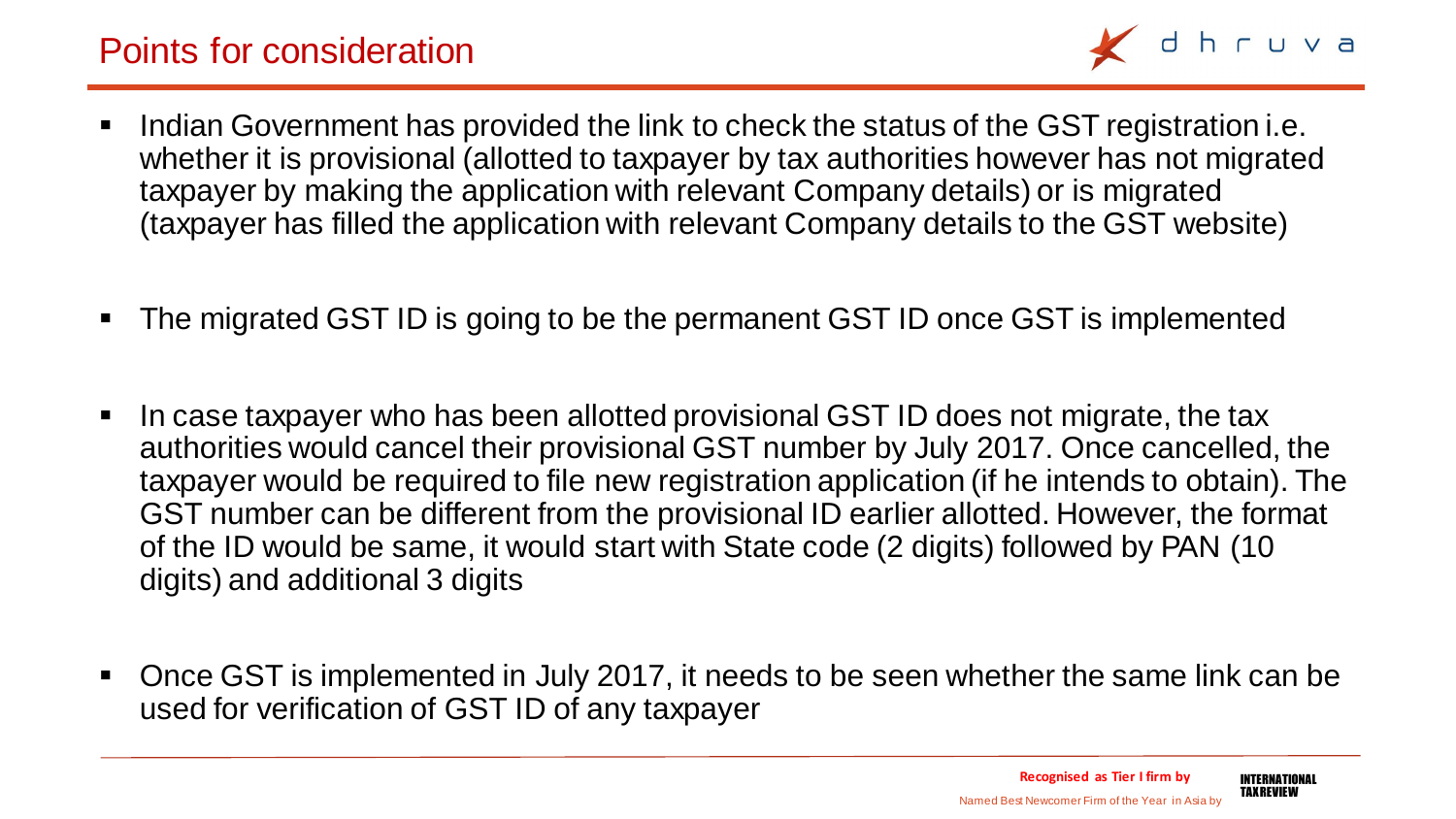### Contact us



#### **Mumbai**

1101, One India Bulls Centre, 11th Floor, Tower 2B, 841, Senapati Bapat Marg, Elphinstone Road (West), Mumbai 400 013 Tel:+91 22 6108 1000 / 1900 Fax:+91-22-6108 1001

#### **Ahmedabad**

B3, 3rd Floor, Safal Profitaire, Near Auda Garden, Prahladnagar, Corporate Road, Ahmedabad - 380 015 Tel: +91-79-6134 3434 Fax: +91-79-6134 3477

#### **Bengaluru**

Prestige Terraces, 2nd Floor Union Street, Infantry Road, Bengaluru 560 001 Tel: +91-80-4660 2500 Fax: +91-80-4660 2501

#### **Delhi / NCR**

101 & 102, 1st Floor, Tower 4B DLF Corporate Park M G Road, Gurgaon Haryana - 122 002 Tel: +91-124-668 7000 Fax: +91-124-668 7001

#### **Singapore**

Dhruva Advisors (Singapore) Pte. Ltd. 20 Collyer Quay, #23-01, Singapore - 049319 Tel: +65 9105 3645